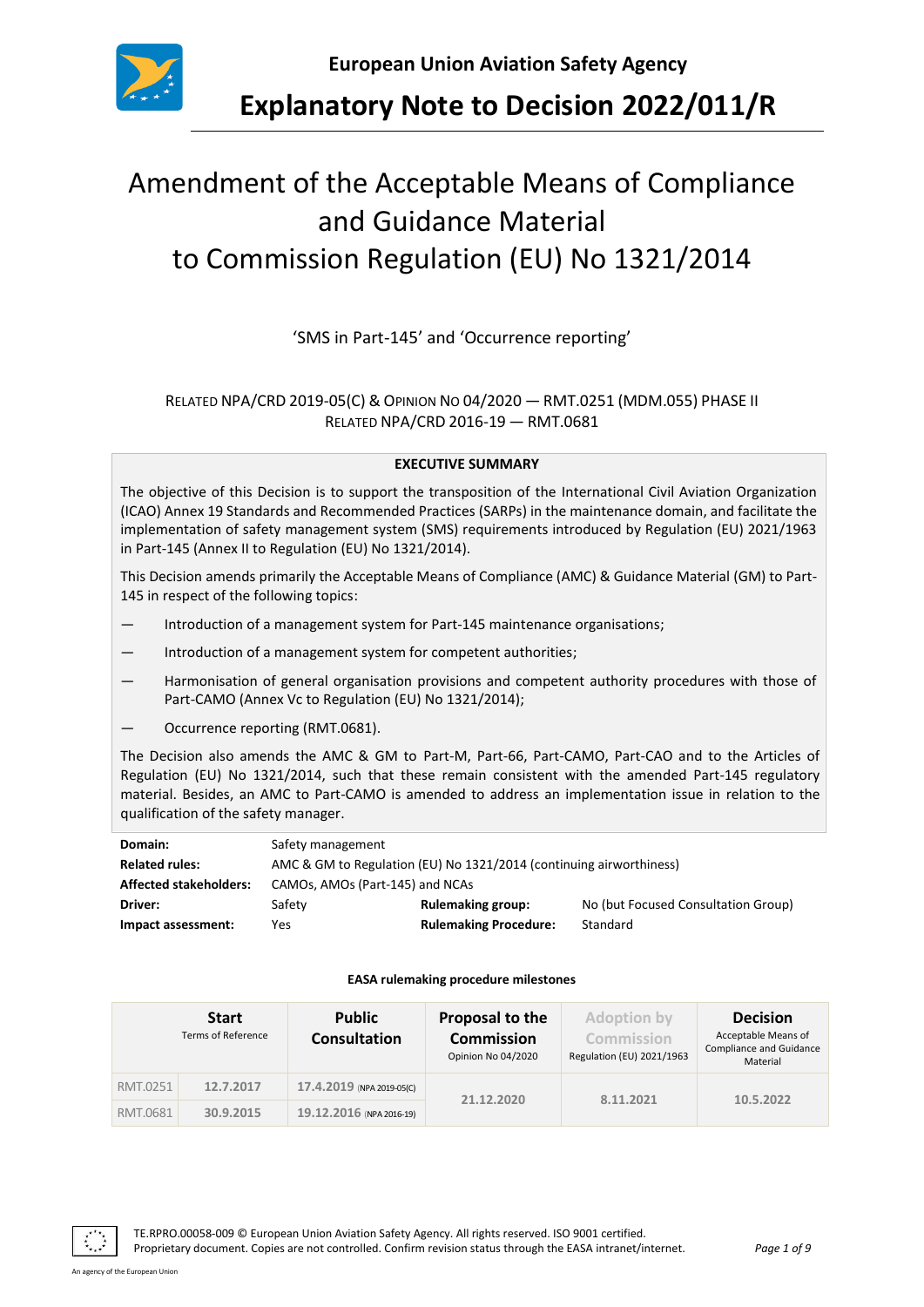# **Table of contents**

|      | 1.1.  |  |
|------|-------|--|
|      | 1.2.  |  |
|      |       |  |
| 2.1. |       |  |
| 2.2. |       |  |
| 2.3. |       |  |
| 2.4. |       |  |
|      | 2.4.1 |  |
|      | 2.4.2 |  |
|      |       |  |
| 3.   |       |  |
| 3.1. |       |  |
| 3.2. |       |  |
| 3.3. |       |  |
|      |       |  |

 $\mathcal{L}_{\mathcal{A}}$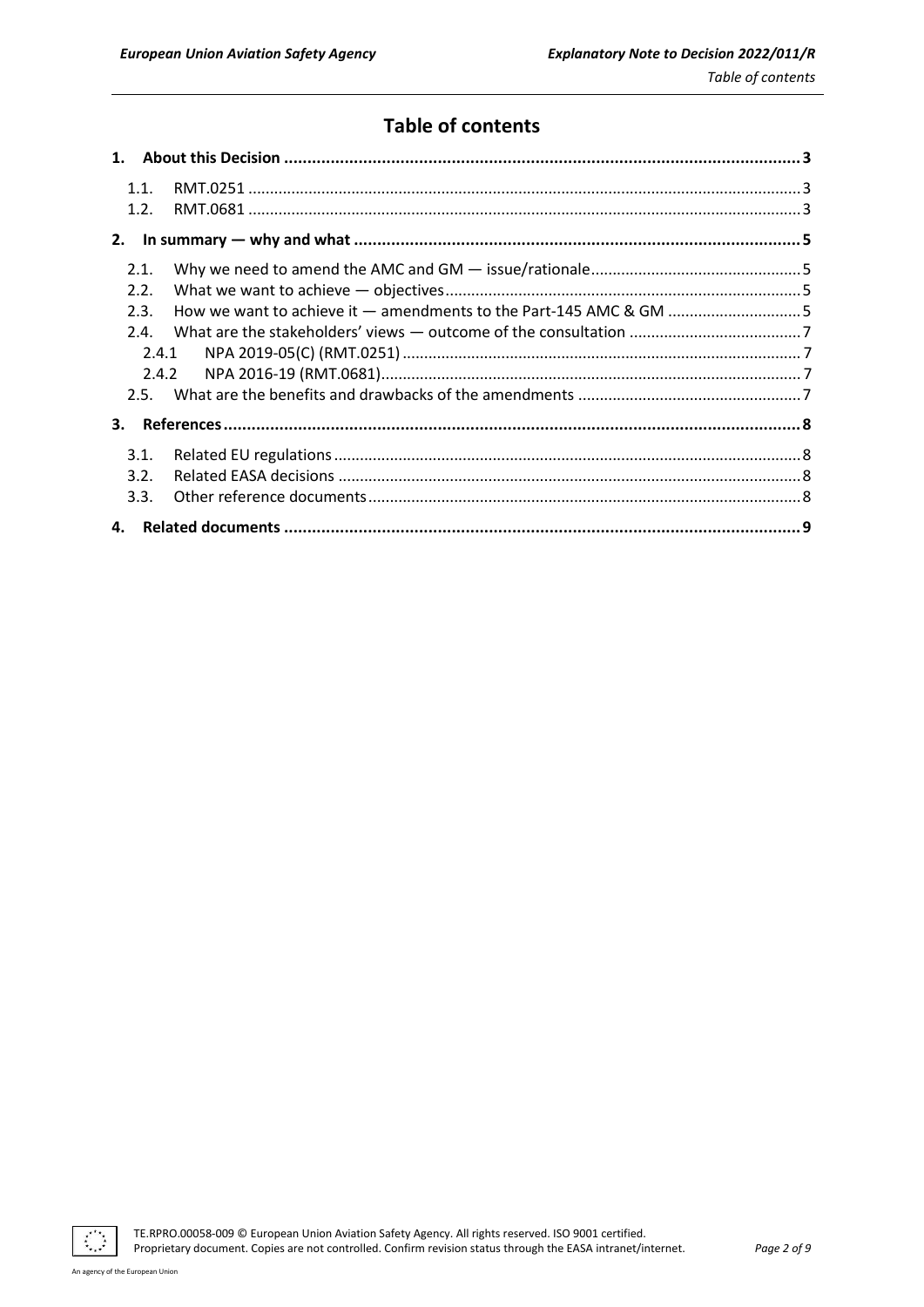## <span id="page-2-0"></span>**1. About this Decision**

The European Union Aviation Safety Agency (EASA) developed Decision 2022/011/R in line with Regulation (EU) 2018/1139<sup>1</sup> (the 'Basic Regulation') and the Rulemaking Procedure<sup>2</sup>.

This Decision results primarily from the activities undertaken under rulemaking task RMT.0251 (SMS in Part-145), but also from activities of RMT.0681 (alignment of the IRs of the Basic Regulation and of the associated AMC & GM with Regulation (EU) No 376/2014<sup>3</sup> on occurrence reporting). Both RMTs are included in Volume II of the European Plan for Aviation Safety (EPAS) for 2022-2026<sup>4</sup>. Their scope and timescales were defined in the related Terms of Reference (ToR).

## <span id="page-2-1"></span>**1.1. RMT.0251**

EASA developed the *draft* text of this Decision based on the input of a Focused Consultation Group (FCG). All the interested parties were consulted through Notice of Proposed Amendment (NPA) 2019- 05(C)<sup>5</sup>. Comments were received from interested parties, including industry and national competent authorities (NCAs).

EASA reviewed the comments received during the public consultation with the support of the FCG. The summary of comments received and EASA's responses to them are presented in Comment-Response Document (CRD) 2019-05(C)<sup>6</sup>. Based on the input from the consultation, EASA developed the *final* text of this Decision, and published the Decision on the Official Publication<sup>7</sup> of EASA.

The major milestones of this RMT are presented on the cover page.

## <span id="page-2-2"></span>**1.2. RMT.0681**

EASA developed the *draft* text of the related Part-145 AMC & GM. All the interested parties were consulted through NPA 2016-19<sup>8</sup>, issued on 29 December 2016. Comments were received from interested parties, including industry and NCAs.

<sup>8</sup> In accordance with Article 115 of Regulation (EU) 2018/1139 and Articles 6(3) and 7 of the Rulemaking Procedure.



Regulation (EU) 2018/1139 of the European Parliament and of the Council of 4 July 2018 on common rules in the field of civil aviation and establishing a European Union Aviation Safety Agency, and amending Regulations (EC) No 2111/2005, (EC) No 1008/2008, (EU) No 996/2010, (EU) No 376/2014 and Directives 2014/30/EU and 2014/53/EU of the European Parliament and of the Council, and repealing Regulations (EC) No 552/2004 and (EC) No 216/2008 of the European Parliament and of the Council and Council Regulation (EEC) No 3922/91 (OJ L 212, 22.8.2018, p. 1) [\(https://eur](https://eur-lex.europa.eu/legal-content/EN/TXT/?qid=1535612134845&uri=CELEX:32018R1139)[lex.europa.eu/legal-content/EN/TXT/?qid=1535612134845&uri=CELEX:32018R1139\)](https://eur-lex.europa.eu/legal-content/EN/TXT/?qid=1535612134845&uri=CELEX:32018R1139).

<sup>&</sup>lt;sup>2</sup> EASA is bound to follow a structured rulemaking process as required by Article 115(1) of Regulation (EU) 2018/1139. Such a process has been adopted by the EASA Management Board (MB) and is referred to as the 'Rulemaking Procedure'. See MB Decision No 18-2015 of 15 December 2015 replacing Decision 01/2012 concerning the procedure to be applied by EASA for the issuing of opinions, certification specifications and guidance material [\(http://www.easa.europa.eu/the](http://www.easa.europa.eu/the-agency/management-board/decisions/easa-mb-decision-18-2015-rulemaking-procedure)[agency/management-board/decisions/easa-mb-decision-18-2015-rulemaking-procedure\)](http://www.easa.europa.eu/the-agency/management-board/decisions/easa-mb-decision-18-2015-rulemaking-procedure).

<sup>&</sup>lt;sup>3</sup> Regulation (EU) No 376/2014 of the European Parliament and of the Council of 3 April 2014 on the reporting, analysis and follow-up of occurrences in civil aviation, amending Regulation (EU) No 996/2010 of the European Parliament and of the Council and repealing Directive 2003/42/EC of the European Parliament and of the Council and Commission Regulations (EC) No 1321/2007 and (EC) No 1330/2007 (OJ L 122, 24.4.2014, p. 18) [\(https://eur-lex.europa.eu/legal](https://eur-lex.europa.eu/legal-content/EN/TXT/?uri=CELEX%3A32014R0376&qid=1649243542314)[content/EN/TXT/?uri=CELEX%3A32014R0376&qid=1649243542314\)](https://eur-lex.europa.eu/legal-content/EN/TXT/?uri=CELEX%3A32014R0376&qid=1649243542314).

<sup>4</sup> <https://www.easa.europa.eu/document-library/general-publications/european-plan-aviation-safety-2022-2026>

<sup>5</sup> In accordance with Article 115 of Regulation (EU) 2018/1139 and Articles 6(3) and 7 of the Rulemaking Procedure.

<sup>6</sup> <https://www.easa.europa.eu/document-library/comment-response-documents>

<sup>7</sup> <https://www.easa.europa.eu/official-publication>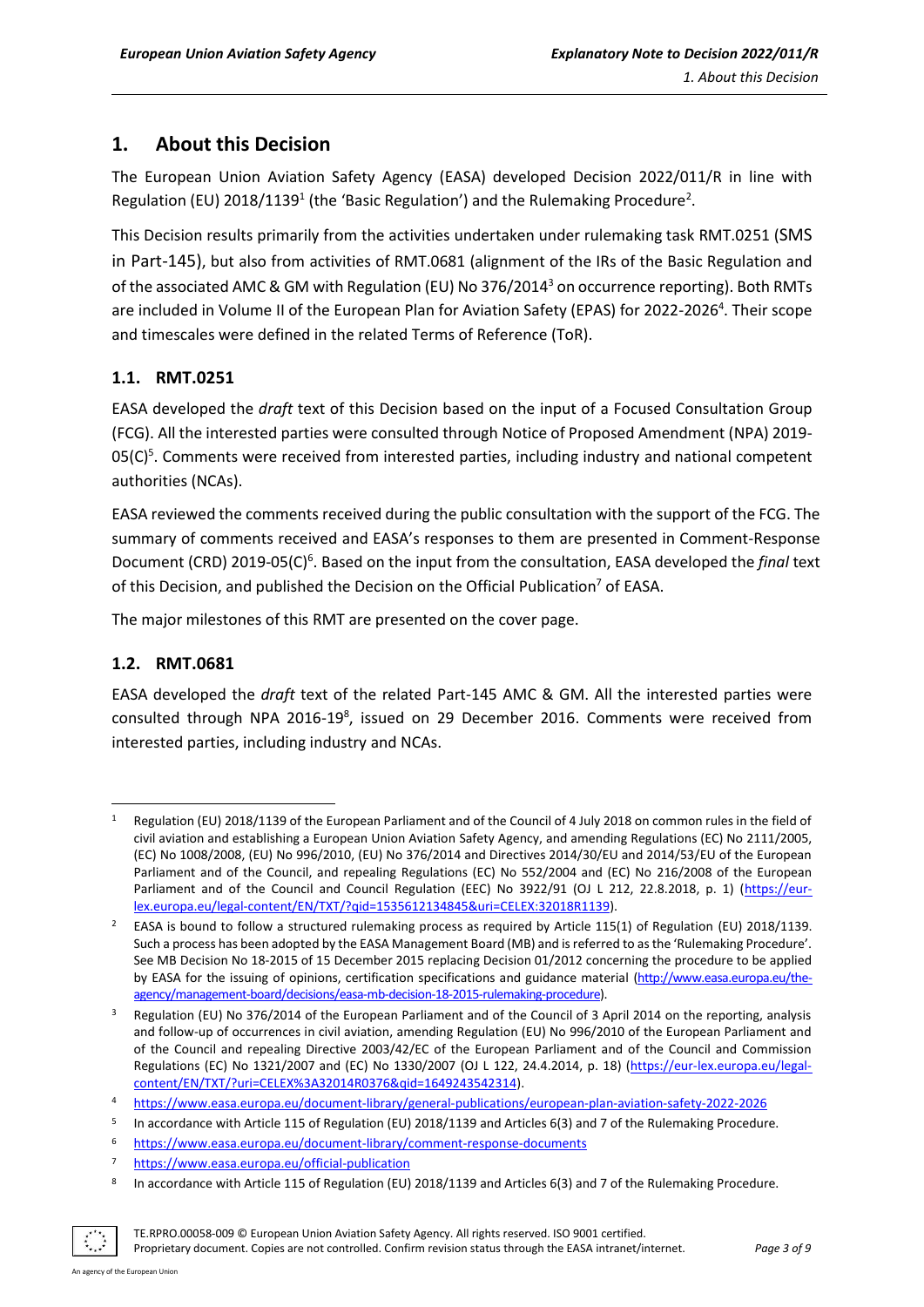EASA reviewed the comments received during the public consultation. The comments received and EASA's responses to them were presented in CRD 2016-19<sup>9</sup>, published on 24 May 2019.

EASA developed the *final* text of this Decision based on the input of the public consultation, and published the Decision on the Official Publication<sup>10</sup> of EASA.

The major milestones of this RMT are presented on the cover page.

<sup>10</sup> <https://www.easa.europa.eu/official-publication>



TE.RPRO.00058-009 © European Union Aviation Safety Agency. All rights reserved. ISO 9001 certified. Proprietary document. Copies are not controlled. Confirm revision status through the EASA intranet/internet. *Page 4 of 9*

<sup>9</sup> <https://www.easa.europa.eu/document-library/comment-response-documents>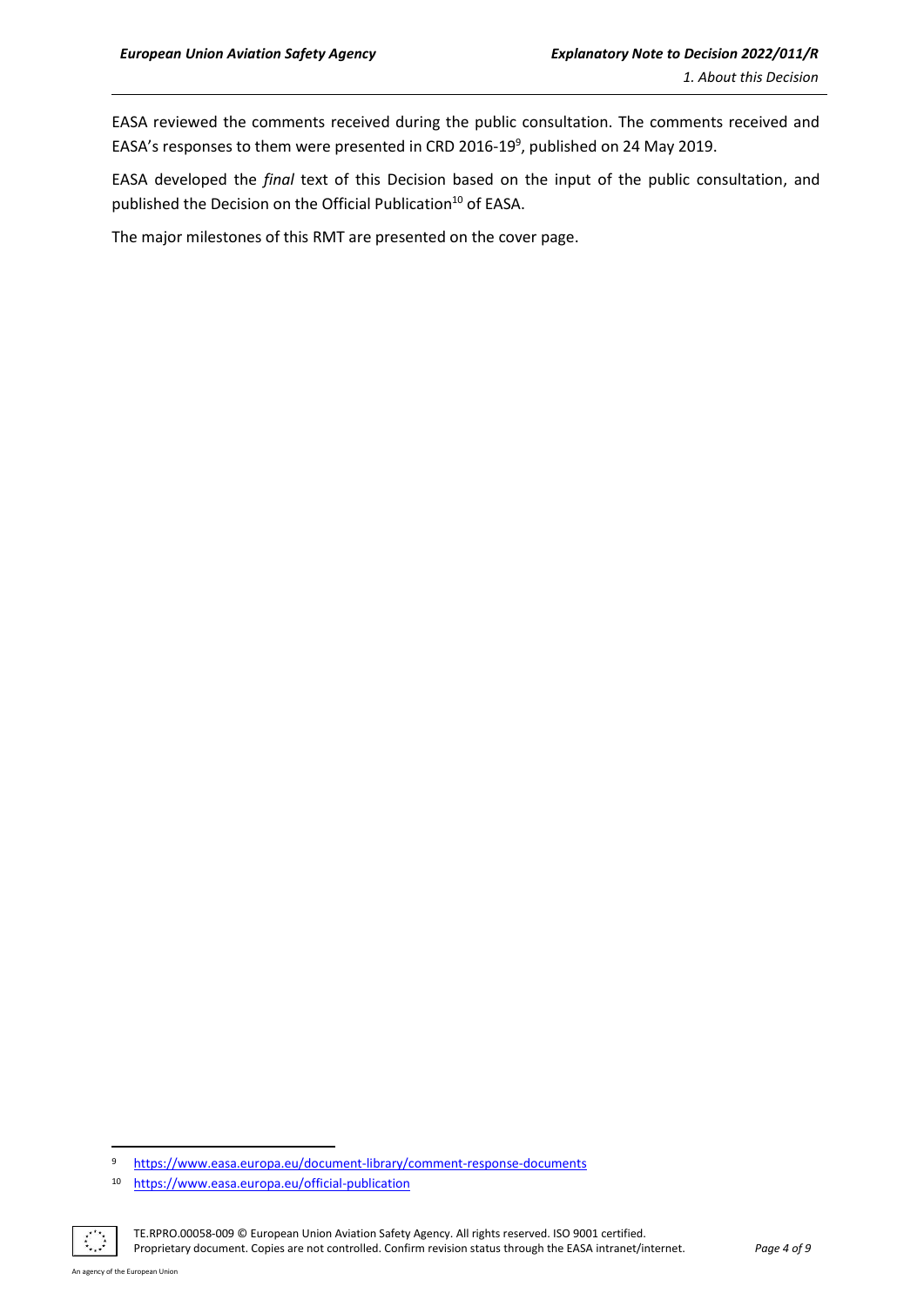## <span id="page-4-0"></span>**2. In summary — why and what**

## <span id="page-4-1"></span>**2.1. Why we need to amend the AMC and GM — issue/rationale**

Commission implementing Regulation (EU)  $2021/1963<sup>11</sup>$  was adopted on 8 November 2021 and published in the EU Official Journal on 12 November 2021. This Regulation amends Commission Regulation (EU) No 1321/2014<sup>12</sup> (the Continuing Airworthiness Regulation) as regards safety management systems in Part-145 maintenance organisations. It also harmonises general organisation provisions (such as continued validity, findings or changes), as well as competent authority requirements with those of Part-CAMO (Annex Vc to the Continuing Airworthiness Regulation). Lastly, it amends the occurrence reporting requirements to ensure that they are aligned with those of Regulation (EU) No 376/2014.

## <span id="page-4-2"></span>**2.2. What we want to achieve — objectives**

The overall objectives of the EASA system are defined in Article 1 of the Basic Regulation. This Decision will contribute to achieving the overall objectives by addressing the issues described in Section 2.1.

The specific objective of this Decision is to facilitate the implementation of the requirements introduced in the Continuing Airworthiness Regulation following the adoption of Regulation (EU) 2021/1963, and in particular:

- to ensure implementation of the ICAO Annex 19 (SMS) SARPs by Part-145 maintenance organisations, as part of a management system required by Section 3.1 of Annex II to the Basic Regulation;
- to facilitate the implementation of SMS principles for organisations holding a Part-145 approval in conjunction with a Part-CAMO approval and/or an air operator certificate (AOC);
- to streamline the procedures for oversight with a set of common provisions for competent authorities to increase their efficiency;
- to clarify the implementation within Part-145 of occurrence-reporting systems compliant with the Basic Regulation and Regulation (EU) No 376/2014; and
- to address an implementation issue in relation to the qualification of the Part-CAMO safety manager.

## <span id="page-4-3"></span>**2.3. How we want to achieve it — amendments to the Part-145 AMC & GM**

To achieve the objectives laid down in Section 2.2, the majority of the amendments issued with this Decision are based on the Part-CAMO AMC & GM as adopted by Decision 2020/002/R<sup>13</sup> of 13 March

<sup>13</sup> <https://www.easa.europa.eu/document-library/agency-decisions/ed-decision-2020002r>



TE.RPRO.00058-009 © European Union Aviation Safety Agency. All rights reserved. ISO 9001 certified.

<sup>&</sup>lt;sup>11</sup> Commission Implementing Regulation (EU) 2021/1963 of 8 November 2021 amending Regulation (EU) No 1321/2014 as regards safety management systems in maintenance organisations and correcting that Regulation (OJ L 400, 12.11.2021, p. 18) [\(https://eur-lex.europa.eu/legal-content/EN/TXT/?uri=CELEX%3A32021R1963&qid=1649243274411\)](https://eur-lex.europa.eu/legal-content/EN/TXT/?uri=CELEX%3A32021R1963&qid=1649243274411).

<sup>12</sup> Commission Regulation (EU) No 1321/2014 of 26 November 2014 on the continuing airworthiness of aircraft and aeronautical products, parts and appliances, and on the approval of organisations and personnel involved in these tasks (OJ L 362, 17.12.2014, p. 1) [\(https://eur-lex.europa.eu/legal](https://eur-lex.europa.eu/legal-content/EN/TXT/?uri=CELEX%3A32014R1321&qid=1649243353300)[content/EN/TXT/?uri=CELEX%3A32014R1321&qid=1649243353300\)](https://eur-lex.europa.eu/legal-content/EN/TXT/?uri=CELEX%3A32014R1321&qid=1649243353300).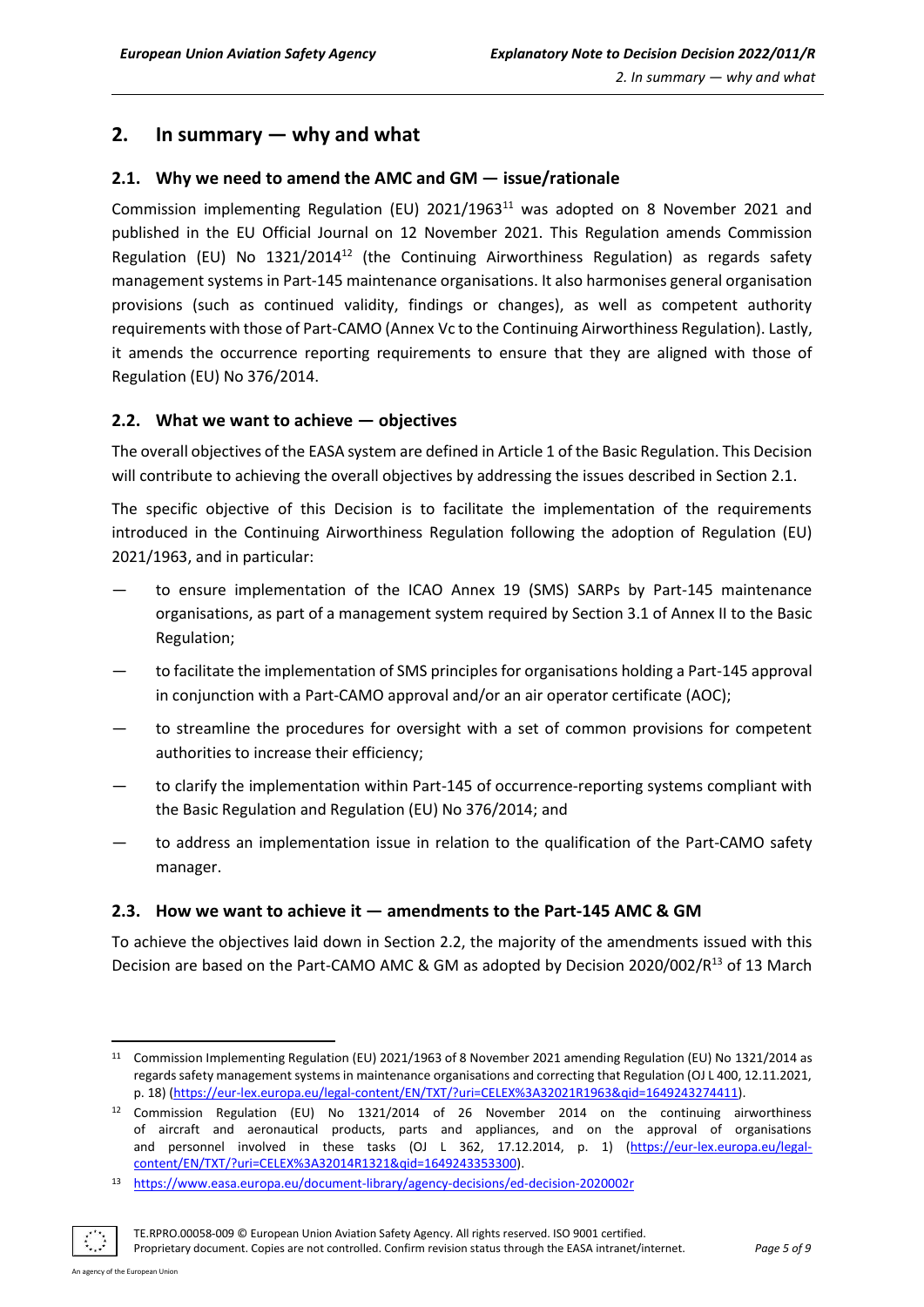2020, themselves based on the AMC & GM to Subparts Gen of Part-ARO and Part-ORO (Annexes II and III to Regulation (EU) No 965/2012<sup>14</sup>).

Another important part of the amendments to the AMC & GM comes from the adaptation of existing Part-145 AMC & GM to integrate (and benefit from) various aspects of SMS, such that these become part of the daily business of the Part-145 organisations. These SMS aspects integrated in existing Part-145 AMC & GM include:

- hew concepts and policy (e.g. just culture, safety policy and objectives);
- new terminology (e.g. 'compliance monitoring' instead of 'quality system', 'safety training' instead of 'HF training');
- new organisation processes (e.g. internal safety reporting scheme, risk assessment);
- new roles and functions (e.g. safety manager);
- addressing specific threats (e.g. fatigue).

This Decision also addresses a specific implementation issue with the adoption of Part-CAMO that also embeds SMS principles. The adoption of AMC1 CAMO.A.305(a)(5), making reference to an 'engineering degree', resulted in an implementation issue in relation to the nomination of the safety manager referred to in point CAMO.A.305(a)(5), in particular when the candidate also holds such a function under another certificate. As a result, several NCAs issued alternative means of compliance (AltMoC) for the CAMOs under their oversight. They proposed as an alternative to that degree, the completion of a specific training programme to gain an adequate understanding of maintenance standards and continuing airworthiness concepts and principles. Hence, that AMC to Part-CAMO (and the equivalent AMC to Part-145) is amended to reflect that option.

With regard to RMT.0681, the existing AMC & GM to point 145.A.60 are replaced by the following :

- AMC1 145.A.60 to address the case of single reports for multiple certificate holders, and the allocation of responsibilities for reporting;
- AMC2 145.A.60 and GM1 145.A.60(b) to appropriately address the reporting to the design approval holder;
- GM1 145.A.60 explaining the principles underlying the list of reportable occurrences laid down in Regulation (EU) 2015/1018<sup>15</sup>.

RMT.0681 also results in the introduction of the following new AMC & GM in Section B:

— AMC1 145.B.125(b) to address the need for each competent authority to appoint a coordinator to act as the point of contact;

<sup>15</sup> Commission Implementing Regulation (EU) 2015/1018 of 29 June 2015 laying down a list classifying occurrences in civil aviation to be mandatorily reported according to Regulation (EU) No 376/2014 of the European Parliament and of the Council (OJ L 163, 30.6.2015, p. 1) [\(https://eur-lex.europa.eu/legal](https://eur-lex.europa.eu/legal-content/EN/TXT/?uri=CELEX%3A32015R1018&qid=1649262015260_)[content/EN/TXT/?uri=CELEX%3A32015R1018&qid=1649262015260\\_.](https://eur-lex.europa.eu/legal-content/EN/TXT/?uri=CELEX%3A32015R1018&qid=1649262015260_) 



<sup>&</sup>lt;sup>14</sup> Commission Regulation (EU) No 965/2012 of 5 October 2012 laying down technical requirements and administrative procedures related to air operations pursuant to Regulation (EC) No 216/2008 of the European Parliament and of the Council (OJ L 296, 25.10.2012, p. 1) [\(https://eur-lex.europa.eu/legal](https://eur-lex.europa.eu/legal-content/EN/TXT/?uri=CELEX%3A32012R0965&qid=1649261457765)[content/EN/TXT/?uri=CELEX%3A32012R0965&qid=1649261457765\)](https://eur-lex.europa.eu/legal-content/EN/TXT/?uri=CELEX%3A32012R0965&qid=1649261457765).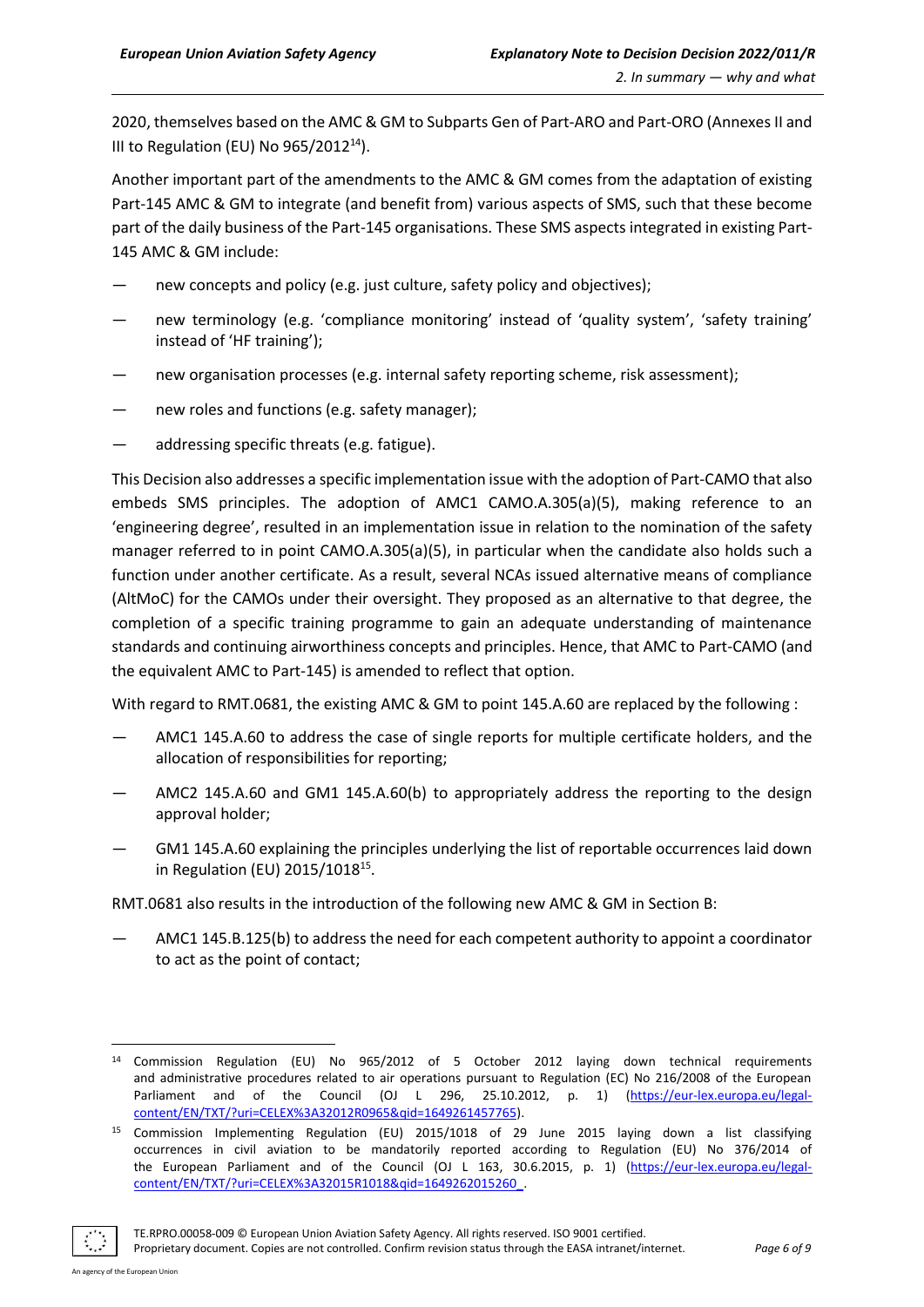- $GM1$  145.B.125(b) and GM2 145.B.125(b) to illustrate better the intent of the related provisions;
- GM3 145.B.125(b) to address ocurrences where the Agency is the competent authority.

The amendments to the Part-145 AMC & GM introduce a number of reference changes, hence the AMC & GM to Part-M, Part-66, Part-CAMO and Part-CAO are also amended to reflect these changes.

The GM to Article 4(1) of the Continuing Airworthiness Regulation is also amended to withdraw the need for Part-145 organisations to consider specific requirements of Part-M and Part-ML, due to the introduction of the relevant requirements in Part-145 by Regulation (EU) 2021/1963 (points 145.A.48(b) and 145.A.48(c)(5)).

#### <span id="page-6-0"></span>**2.4. What are the stakeholders' views — outcome of the consultation**

#### <span id="page-6-1"></span>**2.4.1 NPA 2019-05(C) (RMT.0251)**

467 comments were submitted to the Part-145 AMC & GM of NPA 2019-05(C), 13.5 % of which were duplicated comments. The comments were diverse, ranging from comments on SMS understanding (e.g. comments on GM1 145.A.200), to comments related to the application and adaptation of these principles in the Part-145 environment (e.g. relation between training and internal reporting scheme). Comments also addressed certain organisation and competent authority provisions harmonised with Part-CAMO, such as alternative means of compliance, findings, changes (not) requiring prior approval, or qualification of nominated persons.

EASA has reviewed all the comments and with the support of the FCG, considered them and where deemed necessary, amended the text that was proposed in NPA 2019-05(C). For further details, please refer to CRD 2019-05(C).

#### <span id="page-6-2"></span>**2.4.2 NPA 2016-19 (RMT.0681)**

355 comments were made by different stakeholders. Less than 30 comments concerned the specific proposals for the amended Part-145 provisions, of which less than 10 affected the Part-145 AMC & GM. The commentators were in general supportive of the proposed amendments to the relevant AMC & GM.

EASA has reviewed all the comments that were received, and further to a number of them, the text that was proposed in NPA 2016-19 has been modified in some parts, for improvement or clarification purposes.

For further details, please refer to CRD 2016-19.

## <span id="page-6-3"></span>**2.5. What are the benefits and drawbacks of the amendments**

The impacts have been assessed and consulted under NPA 2019-05(A). The assessment is still relevant and up to date. Please see Chapter 4 (and Section 7.3) of that NPA for more details.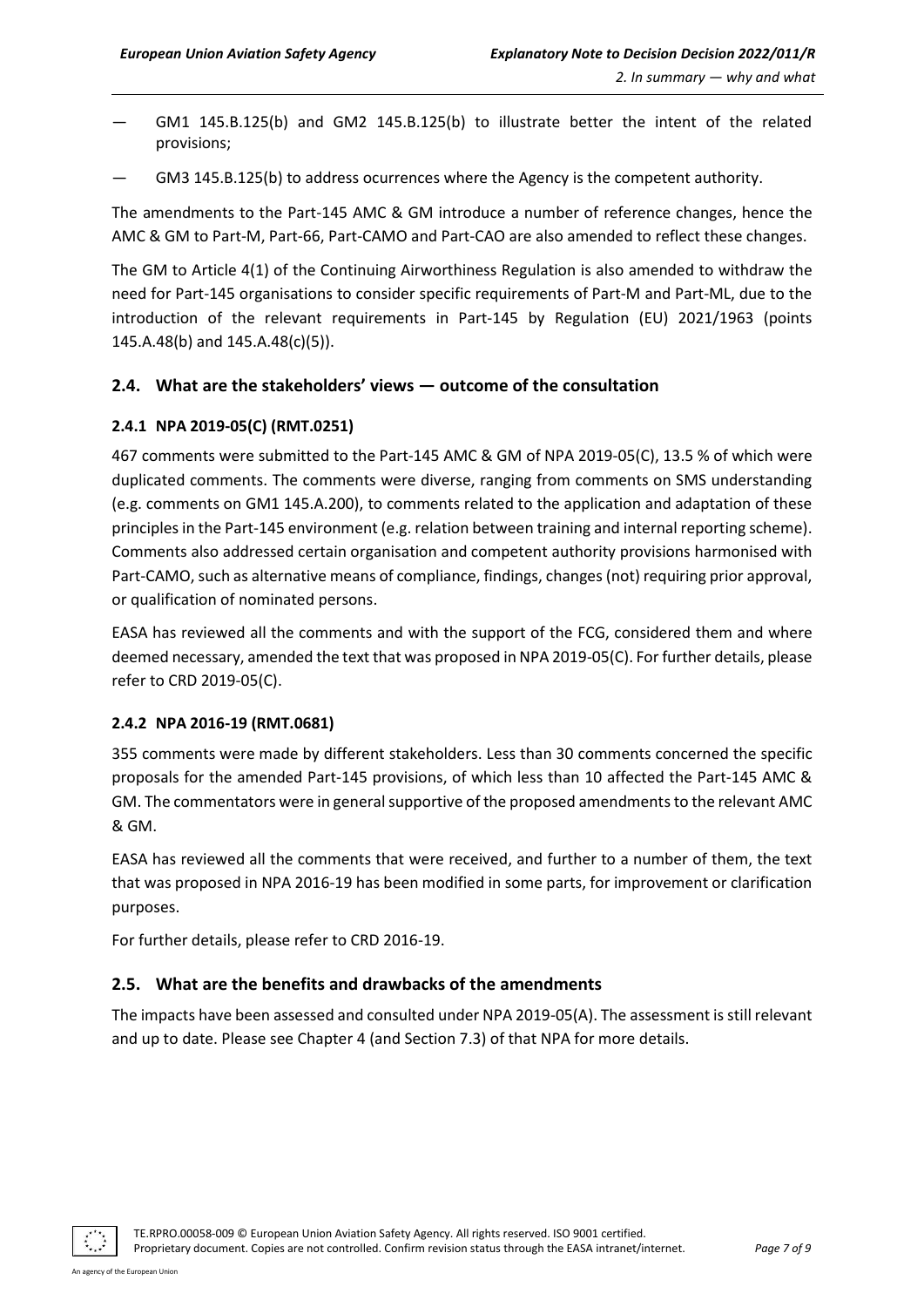## <span id="page-7-0"></span>**3. References**

## <span id="page-7-1"></span>**3.1. Related EU regulations**

- Commission Regulation (EU) No 1321/2014 of 26 November 2014 on the continuing airworthiness of aircraft and aeronautical products, parts and appliances, and on the approval of organisations and personnel involved in these tasks
- Regulation (EU) No 376/2014 of the European Parliament and of the Council of 3 April 2014 on the reporting, analysis and follow-up of occurrences in civil aviation, amending Regulation (EU) No 996/2010 of the European Parliament and of the Council and repealing Directive 2003/42/EC of the European Parliament and of the Council and Commission Regulations (EC) No 1321/2007 and (EC) No 1330/2007
- Commission Implementing Regulation (EU) 2015/1018 of 29 June 2015 laying down a list classifying occurrences in civil aviation to be mandatorily reported according to Regulation (EU) No 376/2014 of the European Parliament and of the Council

## <span id="page-7-2"></span>**3.2. Related EASA decisions**

- ED Decision 2015/029/R of 17 December 2015 issuing acceptable means of compliance and guidance material to Annex I (Part-M), Annex II (Part-145), Annex III (Part-66), and Annex IV (Part-147) to Regulation (EU) No 1321/2014 and repealing ED Decision 2003/19/RM of 28 November 2003 'AMC and GM to the Annexes to Regulation (EU) No 1321/2014 — Issue 2'
- ED Decision 2019/009/R of 28 March 2019 amending the Acceptable Means of Compliance and Guidance Material to Annex I (Part-M), Annex II (Part-145), Annex III (Part-66), Annex IV (Part-147) and Annex Va (Part-T) to Commission Regulation (EU) No 1321/2014 and issuing the Acceptable Means of Compliance and Guidance Material to the articles of that Regulation
- ED Decision 2020/002/R of 13 March 2020 amending the Acceptable Means of Compliance and Guidance Material to Annex I (Part-M), Annex II (Part-145), Annex III (Part-66), Annex IV (Part-147) and Annex Va (Part-T) to as well as to the articles of Commission Regulation (EU) No 1321/2014, and issuing Acceptable Means of Compliance and Guidance Material to Annex Vb (Part-ML), Annex Vc (Part-CAMO) and Annex Vd (Part-CAO) to that Regulation.

## <span id="page-7-3"></span>**3.3. Other reference documents**

— ICAO Annex 19 'Safety Management', Second Edition, July 2016